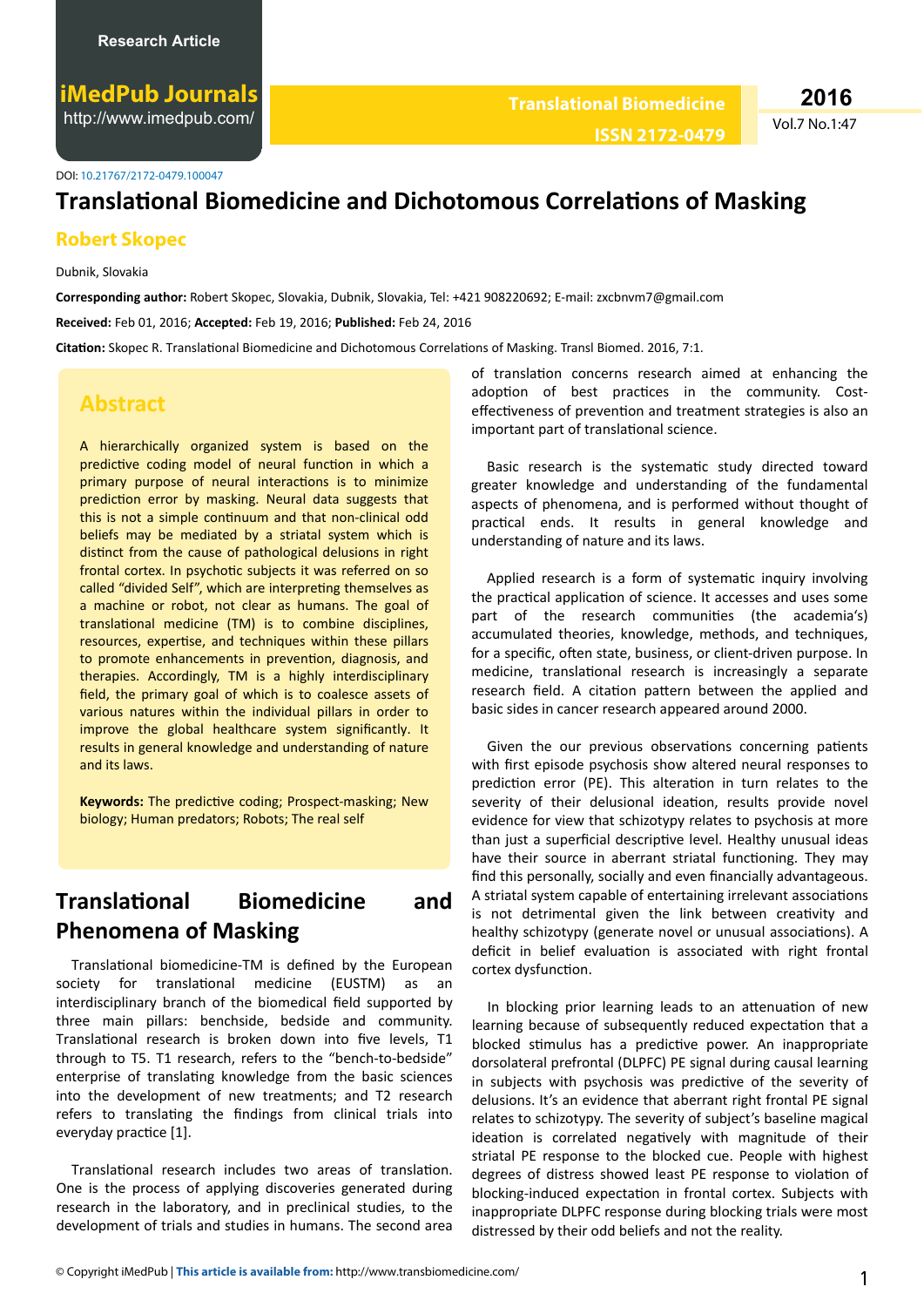# **Neurobiological Correlates of Prospect-Masking**

Translational medicine is a rapidly growing discipline in biomedical research and aims to expedite the discovery of new diagnostic tools and treatments by using a multi-disciplinary, highly collaborative, "bench-to-bedside" approach. The question is if our experience of reality is accurate or is a fiction? For these fascinating processes F. Crick and Ch. Koch coined a term: neuronal correlates of consciousness (NCCs). Given that the processing time of lone neurons is in the millisecond range, this categorization is remarkably swift and can be accomplished only via massive parallel processing. Our perceptions lag behind reality, casting doubt on our presumed unity of consciousness. For example, when stimuli follow in rapid succession, registering one image can distort previous or subsequent images or suppress them completely. Psychologists refer to this effect as masking.

Masking makes it clear that our perception can deviate significantly from reality. Such systematic distortions of perception teach us the rules that the mind uses to construct its view of the world. The most used technique is backward masking, in which the mask follows an initial stimulus. Both stimuli can fuse completely. Two images in rapid succession result in a single conscious impression. Masking can eliminate conscious recognition, while only the input stages of the visual brain were activated. This means that even an image that strikes the retina one tenth of a second after a prior image can cancel out conscious perception of the first image. The masking thwarts the development of a visual impression, it cannot prevent unconscious processing: it had been masked from conscious perception.

As soon as neuronal signals within the visual cortex or between the cortex and deeper brain regions start shuttling back and forth, as they do, subsequent information can distort the processing of earlier information. Our perceptions lag considerably behind reality and we don't notice that. In all probability, subsequent brain activity during backward masking disturbs precisely those processes that signal the onset and disappearance of a target stimulus. This competition among overlapping neural coalitions are a significant feature of the censorship in a consciousness.

If sensing such a simple input can be so variable, imagine how complicated it must be for the brain to assess the actual world. How do we integrate all these details into a unified image that conveys a person's identity, gender and emotional state? This question goes to the core of the so-called binding problem. If NCCs arise within the various processing centers in the brain at different times, shouldn't each of the attributes be perceived with a time lag? The answer may be given by the mechanism of dependence length minimisation (DLM). (Gibson et al. 2015) A unified impression is rapidly reached because the brain has no mechanism for registering the asynchrony. [2].

We simply perceive all the qualities of an object simultaneously–as incoherent as that composite image might be. It means that continuity of consciousness may be yet another illusion. Consider patients who experience "cinematographic vision". They lose their sense of visual continuity and instead see a flickering series of still images. The images do not overlap or seem superimposed, they just last too long, like a movie that has been stuck on freeze frame and then suddenly jumps ahead to catch up to a real-time moving scene.

Our perception seems to be the result of a sequence of individual snapshots, a sequence of moments, like individual, discrete movie frames that quickly scrolling past us, we experience as continuous motion. We experience events at the same moment as synchronous, that reach us sequentially and are perceived in that order. The duration of such snapshots is between 20–200 milliseconds. If the individual images were shorter in duration-there were more of them per unit of timethen time would appear to pass more slowly. People who have been in automobile accidents, natural catastrophes and other traumatic events often report that at the height of drama, everything seemed to go in slow motion ("time dilation"). It is a question of how the brain mediates our sense of time. In fact, changing coalitions of larger neuron groups are the neuronal correlates of consciousness which is generating our flow of consciousness.

### **Accommodating and Deceiving Others**

The term "dichotomous" we are using as meaning of "twofaced", i.e. as something that has it's good face and also it's bad face at the same time. Between basic authors on the topics of the masking we can name psychiatrist R. D. Laing with his first book titled The Divided Self. The dilemma of the divided self is that the more isolated "the real self" becomes, the less equipped it is to contend with reality and ordinary developmental processes. Moreover, "the false self" becomes increasingly identified with the publicly observable body, and the real self with person's invisible mind. As mind and body become more split, the real self becomes more volatile, disembodied, accommodating and/or deceiving others. This schizoid and psychotic potential than can be used during masking unfairly for one's own advantage [3].

### **Default-Mode Network**

In the hierarchical architecture a secondary process provides top-down predictions to reduce free-energy associated with the Freudian primary process, which is converting free energy into bound energy. In both accounts, higher cortical areas are trying to organize activity in lower-levels through suppression of their energy. The so called default-mode network (DMN) is a network of regions that show high metabolic activity (glucose metabolism, oxygen consumption) and blood flow at rest but which deactivate during goal-directed cognition [4]

The medial prefrontal cortex sends dense projections to the ventral striatum and midbrain. The ventral striatum displays functional connectivity with the midbrain, medial temporal lobes and higher-level nodes of the DMN and the midbrain and ventral striatum signal prediction error and motivational-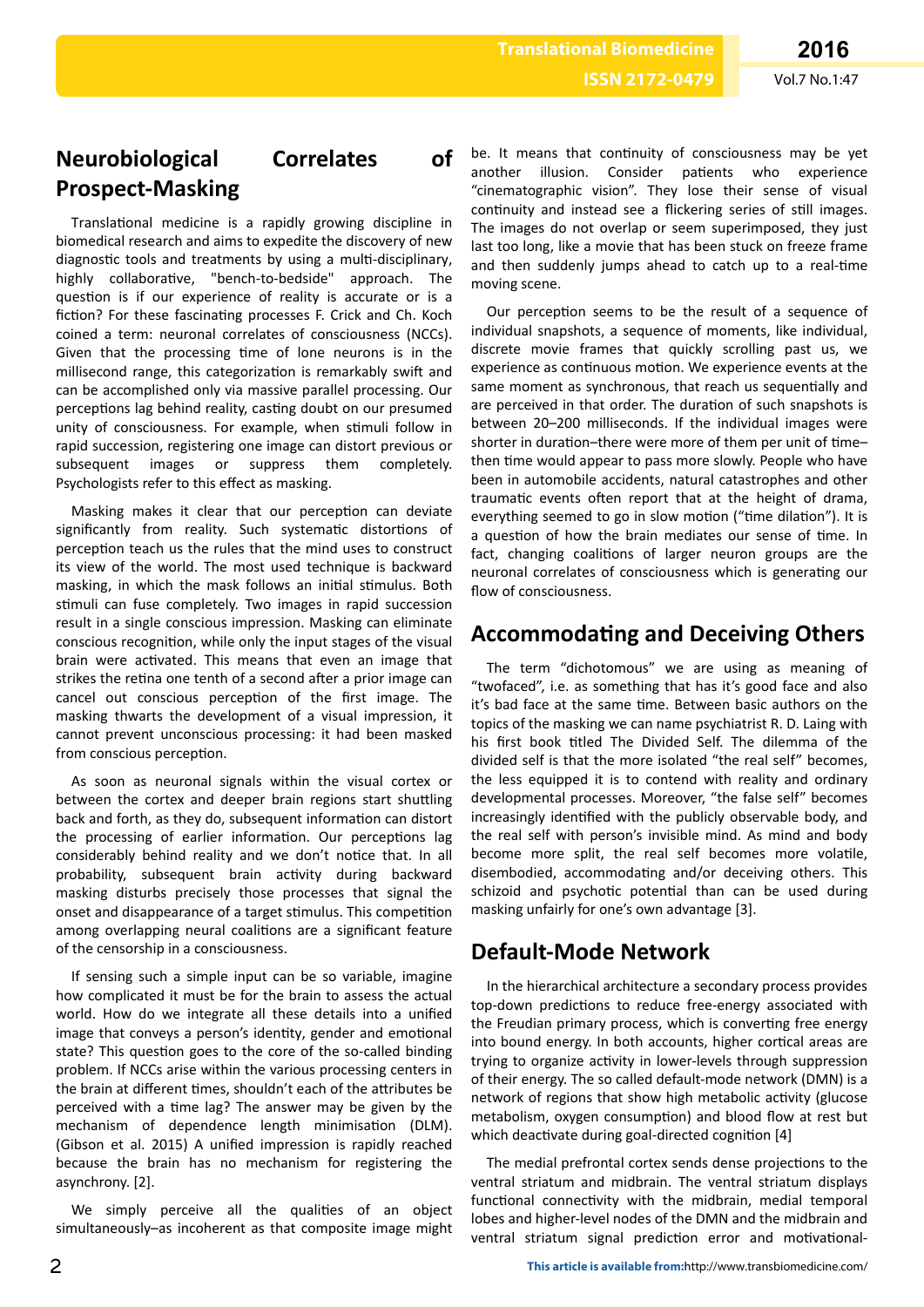salience. The attention system is activated during externallydirected cognition and deactivated during internally-directed cognition, while the opposite is true of the DMN. Much of the brain's vast energy budget is reserved for spontaneous neuronal activity. Spontaneous activity in the DMN reflects the constant containment of spontaneous endogenous activity. The spontaneous activity in the dorsal attention system indexes the continual monitoring and suppression of exogenous stimuli [5].

Based on empirical findings it was proposed that bursts of limbic theta recorded in the cortex as increased gamma may index the positive symptoms of various neurologic and psychiatric disorders. These findings imply that theta modulates coupling between theta and gamma and theta can promote long-range coupling in cortical networks. A retreat from the external world is characteristic of a loss of an intense object-love. The patient reacts to this loss by targeting the aggression felt the lost object back upon his/her own ego. A reduced task-induced suppression of DMN activity is related to reduced blood flow and activation in the dorsolateral prefrontal cortex, hyper-perfusion, metabolism and activity in limbic and medial prefrontal regions.

#### **Geniality Means Anti-Predatory**

Within public health, translational medicine is focused on ensuring that proven strategies for disease treatment and prevention are actually implemented within the community. When a scene hits the cones (color receptors) in the eye, neural signals from the retina travel to the area 17, in the occipital lobe at the back of the brain. There the image is processed further within local clusters. Afterward, the information is sent forward and distributed to several regions in the temporal and parietal lobes. In the case of color, the information goes to area V4 in the fusiform gyrus of the temporal lobe. From there it travels to areas farther up in the hierarchy of color centers, including a region near a patch of cortex called the TPO (for the junctions of the temporal, parietal and occipital lobes).

Abstract, numerical computations happen in stages. An early step also take place in the fusiform gyrus, where the actual shapes of numbers are represented. Later one occurs in the angular gyrus, a part of the TPO concerned with numerical concepts (ordinality: sequence, cardinality: quantity). Brainimaging studies in humans suggests that visually presented letters or numbers activate cells in the fusiform gyrus, while the sounds are processed higher up in the TPO. The numbercolor synesthesia is caused by cross-wiring between V4 and the number appearance area (both within the fusiform) or between the higher color area and the number-concept area (both in the TPO) [6].

The processes of cross-linking in TPO is showing its potentially important role during generating the level of human creativity and geniality.

The neurological basis of synesthesia could help explain one skill that many creative people share facility for using metaphor to make links between seemingly unrelated

domains. Metaphor involves making links between seemingly unrelated conceptual realms, while this is not just a coincidence. Coincidence is at a deeper level a manifestation of entanglement entropy [7] Mutation of the angular gyrus make possible for synesthesia to provide excess communication among different brain maps. Involved in crossmodal synthesis the brain regions where information from touch, hearing and vision flow together are enabling the construction of high-level perceptions. The angular gyrus is disproportionately larger in humans than in apes and monkeys-evolved originally for cross-modal associations. Probably later became co-opted for more abstract functions such as metaphors [6].

The common abstract property is extracted somewhere in the vicinity of the TPO, probably in the angular gyrus. It is extracting the abstraction of the common denominator ("ratio") from a set of strikingly dissimilar entities. When the ability to engage in cross-modal abstraction emerged, it is opening the way for more complex types of abstraction-i.e. for geniality of thinking.

#### **Nonlinear Deviation Term: Geniality**

Neurobiological correlates of value have been described in orbitofrontal (conscience), cingulated cortex (critical intellectuals) and the basal ganglia, areas of the brain traditionally associated with reward-seeking behavior.

Some neurons in orbitofrontal cortex represent value independently from evidence, choice and action. Anterior cingulate cortex is thought to represent negative (critical, nonlinear) value [8,9].

There is much evidence that a number of brain regions are sensitive to expected reward (or "utility"). The most well established are dopaminergic regions such as the striatum and midbrain structures. The common ratio pattern can be reconciled by the plausible assumption that people apply nonlinear decision weights  $\pi(p)$  to objective probabilities $p$ , so that the ratio  $\pi(0.02) / \pi(0.01)$  is much smaller than  $\pi(1)/\pi(0.5)$ . Neural responses to probabilities resembling the smoothly increasing function which typically fit behavior well. Paulus and Franck [8] focused on between subjects measures and showed that activity in anterior cingulate correlated with degree of nonlinearity across subjects. We can make the assumption that neural activity is approximately a linear function of the behaviorally derived utility function. The GLM model separates the weighting function into two components: (1) component that is linear in  $p$  and (2) the component that is the nonlinear deviation term (NDT)  $\Delta(p, \alpha_i) = \pi(p, \alpha_i) - p$ . Specifically, we are looking for a prospect-theoretic expected value function that is nonlinear in  $p$ ; that is  $\pi(p, \alpha)u(x) = p \cdot u(x) + \Delta(p, \alpha) \cdot u(x)$ . We assume the function  $(x)$ is power function  $x^p$ , where the value of  $p$ is taken  $p$  where the value of  $n$ is taken function  $(x)$  is power function  $x^p$ , where the value of pis taken<br>from the individual behavioral estimate. and from the individual behavioral  $\Delta(p, \alpha_i) = \pi(p, \alpha_i) - p$ , where the mean group  $\alpha = 0.771$  is used.If the expected utility (EU) null hypothesis is an accurate approximation of valuation of risky choices, there should be no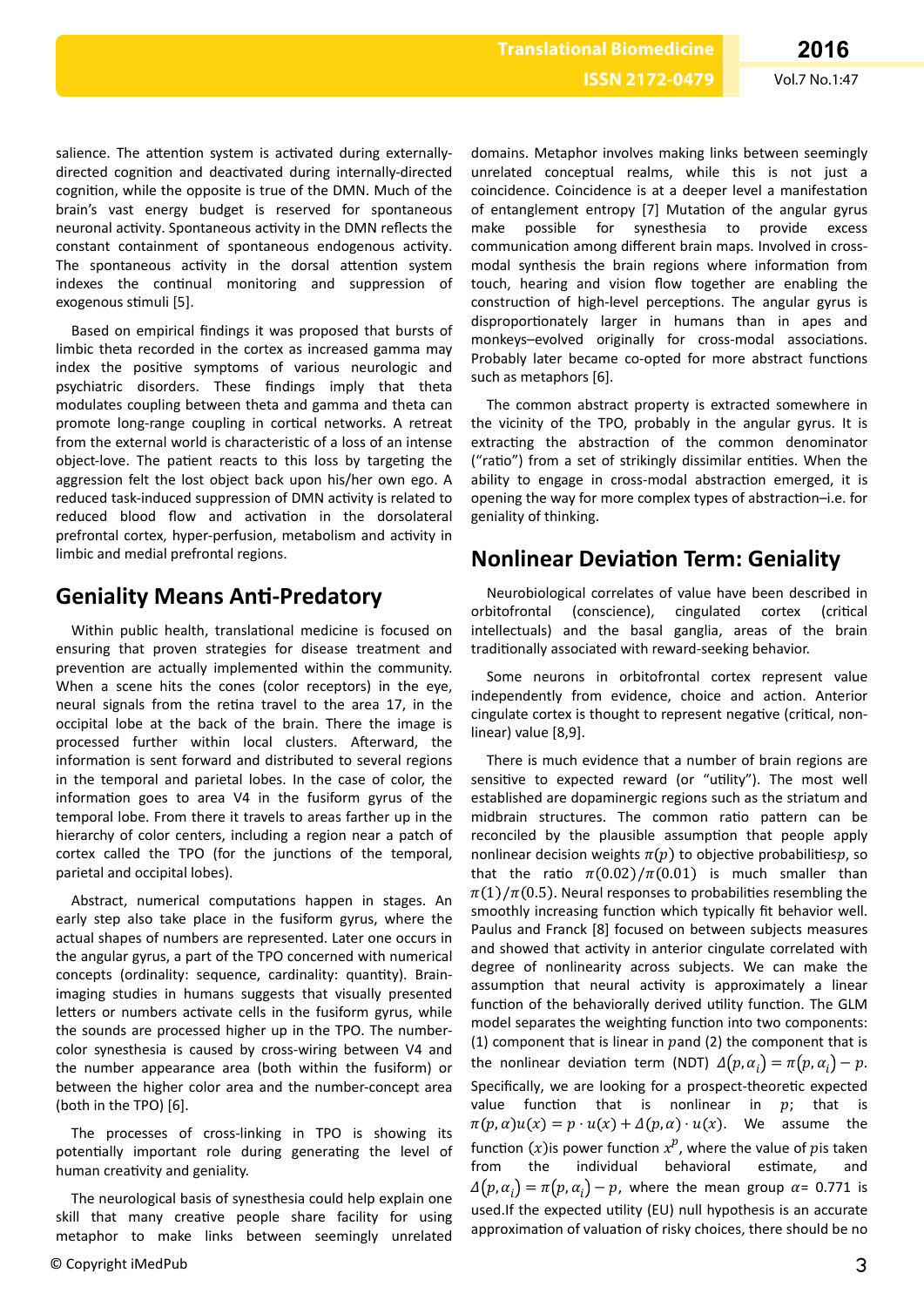defiers. Creative people are thus intellectually combative. A working environment that encourages creativity must tolerate and even encourage such contrariness. It must also recognize that the more creative an idea is, the harder it will be to sell. Reviewers of grant proposals and journal articles must recognize that highly creative research may be less developed than that which only furthers established paradigms, and should make more allowances for originality [12].

## **Dichotomous Correlations** of **Adaptation**

and p. That is, the linear term  $p$  Roundtable, highlights two roadblocks (i.e., distinct areas in One prevalent description of translational medicine, first introduced by the Institute of Medicine's Clinical Research need of improvement): the first translational block (T1) prevents basic research findings from being tested in a clinical setting; the second translational block (T2) prevents proven interventions from becoming standard practice.

An important role in the processes of adaptation and masking in humans is playing also the immune system. The innate immune system functions as an interpreter of tissue damage and provides a first line of defense, also translates the information to other repair and defense systems in the body by stimulating angiogenesis, wound repair, and activating adaptive immunity. It is appropriate to consider autophagy a means for programmed cell survival balancing and counterregulating apoptosis. Autophagy seems to have a dichotomous role in tumorigenesis and tumor progression.

Two other attributes play a similarly paradox role. The first involves major reprogramming of cellular energy metabolism in order to support continuous cell growth and proliferation replacing the metabolic program that operates in most normal tissues. The second involves active evasion by cancer cells from attack and elimination by immune cells. This capability highlights the dichotomous correlations of an immune system that both antagonizes and enhances tumor development and progression.

Evidence began to accumulate in the late 1990s confirming that the infiltration of neoplastic tissues by cells of the immune system serves counter-intuitively to promote tumor progression [13,14].

### **The Twofaced New Main Law of Nature**

The quantum entanglement is a basis of twofaced reality in which we are living our lives. From this reality are outgoing also the science and healthcare too. Although metastasis is important for systemic correlations expansion (as in tumors), it is a highly dichotomous process, with millions of cells being required to disseminate to allow for the selection of cells-

reward-related brain regions that respond to the deviation term  $\Delta(p, \alpha) \cdot u(x)$ . If the nonlinear weighting hypothesis is an accurate approximation, there should be reward-related brain regions that respond equally strongly to the linear component **Transferious Library 11**<br> **Example 16**<br> **Example 2016 Control intervention and the system of the deviation and the system of the system of the component nonlinear terms of the control intervention and the total interve** can test whether cross-subject variation in the inflection of nonlinear weighting inferred from choices is consistent with cross-subject differences in neural activity. More highly nonlinear functions will be approximated by a combination of the linear term  $p$  and the nonlinear term  $\Delta(p, \alpha_i) = \pi(p, \alpha_i) - p$  that puts more weight on the nonlinear term. A linear-weighting subject, will put no weight on nonlinear deviation  $\Delta(p, \alpha_i) = \pi(p, \alpha_i) - p$ . Denote the true weighting function for subject i by  $\pi(p, \alpha_i)$ , and the **Adaptation** deviation from linear weighting by  $\Delta(p, \alpha_i) = \pi(p, \alpha_i) - p$ . A brain region that represents  $\pi(p, \alpha_i)$  will be significantly<br>introduced by the Institute of Medicine's Clinical Research correlated with both  $\Delta(p,\alpha_{i})$  and  $p.$  That is, the linear term  $p-$  Roundtable, highlights two roadblocks (i.e., distinct areas in and nonlinear deviation term with a higher weight on the nonlinear deviation term [10]. Brain regions that are significantly correlated with the nonlinear term include the anterior cingulated cortex (ACC), the striatum, motor cortex, and cerebellum. Our intuition is that brain activity during valuation of risks is more likely to correspond to cognitive components of prospect-masking, than to EU, and it will be easier to construct an adaptationist account of how evolution would have shaped brains to follow prospect-masking rather than EU. The prospect-masking follows from psychophysics, while EU from normative logic.

As a biological illustration of the subject with genial NDT we can propose Nobelist John Forbes Nash. He had new genial ideas, and later it has mentioned in his Nobel autobiography, because of "deviated somewhat from the line".

More exact definition of geniality is giving Robert Sternberg. On the top of that genius requires a combination of high motivation personality factors such as openness to experience, immense amounts of learning, at least ten years immersed in one's discipline and environment that fits the potential genius like a glove. Many highly creative individuals lost a parent when they were young. This gives them an independent drive that might not have occurred otherwise.

The increased specialization required today for professional credentials makes the broad thinking of that characterizes geniuses harder to develop. I agree that the ritual culture of academia may also hamper genius. As philosopher of science Thomas Kuhn has pointed out, highly creative work (without precedent) does not fit existing formalistic academic paradigms tend to be dismissed (the counter-selection) [11]. Many great scientists have related how their most original ideas were repeatedly rejected by their peers.

The most productive environment for the formation of new ideas is one that encourages networks of minds operating in a non-market setting. For example, creative contributions that incrementally advance existing knowledge differ in their impact from those that redirect a field. The former are rewarded by a field's referees and editors, the latter may be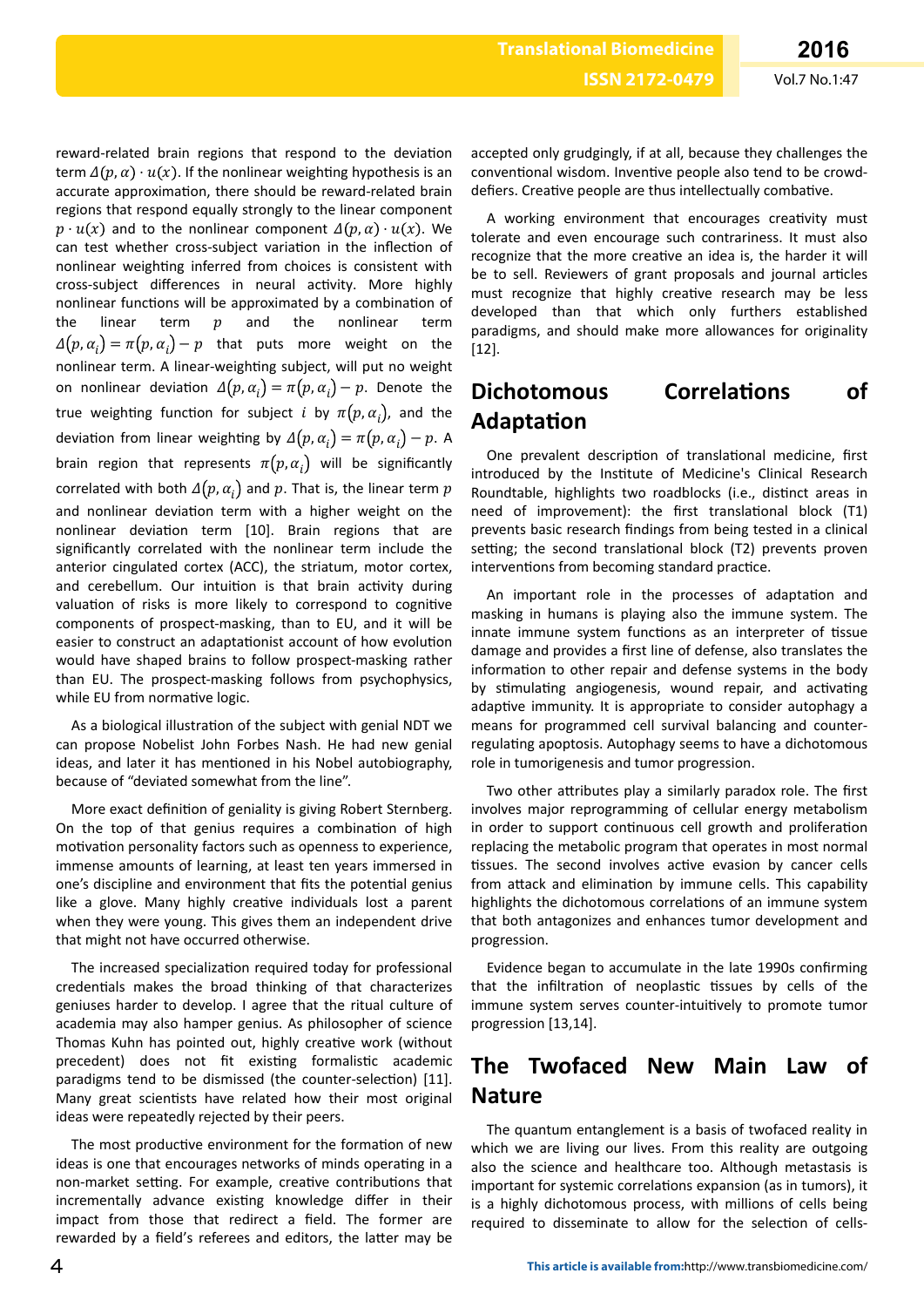correlates aggressive enough to survive the metastatic cascade. To quantify the dynamics of metastasis of correlations development, we need look at the incidence of metastases in terms of co-occurrence at every point of time. To quantify co $occurrence$  we can use the  $φ$ -correlation between dichotomous variables defined as: dichotomous variables defined as:

 $N_X(t)C_{ij}(t) - m_i(t)m_j(t)$  $m_i(t) m_j(t) [N_X(t) - m_i(t)] [N_X(t) - m_j(t)]$ where  $C_{ij}(t)$  is the

number of co-occurrence at time t. Than i and i represent particular site of metastasis. X represents the primary correlations type. The pair-wise correlations between metastasis network links for every primary correlations types and lead to the correlation coefficient matrix.

The dichotomous correlations of the adaptation may be caused also by the Quantum Entanglement Relative Entropy as a measure of distinguishability between two quantum states in the same Hilbert space. The relative entropy of two density matrices $p_{0}$ and $p_{1}^{\vphantom{\dagger}}$ defined as  $S(p_1|p_0) = tr(p_1\text{log}p_1) - tr(p_1\text{log}p_0)$ . When  $p_0$  and  $p_1$  are reduced density matrices on a spatial domain D for two states of a quantum field theory (QFT), implies that  $S(p_1|p_0)$ increases with the size of D. Than  $\Delta S_{EE} = -tr(p_1 \log p_1) + tr(p_0 \log p_0)$  is the change in entanglement entropy across D as one goes between the states.When the states umder comparison are close, the positivity is saturated to leading order:  $S(p_1|p_0) = \Delta \langle H_{\text{mod}} \rangle - \Delta S_{EE} = 0.$ 

The problem of conventional adaptation may be given by a definition of static, deterministic world. The proliferative correlations lead to the resonances between the degrees of freedom. When we increase the value of energy, we increase the regions where randomness prevails. For some critical value of energy, chaos appears: over time we observe the exponential divergence of neighboring trajectories. For fully developed chaos, the cloud of points generated by a trajectory leads to diffusion [15]. Here we must as first formulate a new main natural law: the quantum entanglement entropy (QEE) [11]. Through above resonances the QEE is causing a metastasis of correlations, antagonistically intertwining all types of potentially conflicting interests.

### **Focus** on *Cross-Functional* **Collaborations**

The national institutes of health (NIH) has made a major push to fund translational medicine, especially within biomedical research, with a focus on cross-functional collaborations (e.g., between researchers and clinicians); leveraging new technology and data analysis tools; and increasing the speed at which new treatments reach patients.

Another masked problem of dichotomous correlations in cancer arose from conflicting effects of E-cadherin and p120, adhesion proteins that are essential for normal epithelial tissues to form, and which have long been considered to be

tumor suppressors. New study has found that this hypothesis didn't seem to be true, since both E-cadherin and p120 are still present in tumor cells and required for their progression. That led researchers to believe that these molecules have two faces: a good one, maintaining the normal behavior of the cells, and a bad one, that drives tumorigenesis. It uncovers a new strategy for cancer therapy [16]. This finding represents an unexpected New Biology that provides the code, the software for turning off cancer.

An another new research estimates that ocean fishing has resulted in humans exploiting adult fish populations at about 14 times the rate of other marine predators, while humans have hunted and killed adult land animals at round nine times the rate of other animal predators [17].

Human hunting and fishing has had an extraordinary impact on the natural world and its ruthless efficiency is laid bare in detailed survey of 2,125 species of terrestrial and marine predators around the world. The study revealed that human hunting and fishing is qualitatively different to the predatory behavior shown by other species. It has, concentrated on killing mature adult animals rather than their offspring, which the scientists have likened to eating into the reproductive capital rather than the reproductive interest of the natural world.

Whereas predators primarily target the juveniles i.e. reproductive interest of populations, humans draw down the reproductive capital i.e. exploiting adult prey. The study found that humans have fundamentally changed the balance of marine ecosystems [17].

Our wickedly efficient killing technology, global economic systems, and resource management that prioritize short-term benefits to humanity have given rise to the human superpredator. Our impacts are as extreme as our behavior and the planet Earth bears the burden of our predatory dominance. In fact, the sustainable exploitation paradigm management is typical for all global activities of humans. Humans by above over-exploitation have altered course of evolution.

But what is masking this super-predatory behavior of humans? Brain mechanisms involved in predatory aggression activated in violent intra- and extra- specific aggression are very similar. Unemotional violence associated with antisocial personality disorder is called predatory because it involves restricted intention signaling and low emotional/physiological arousal, including decreased glucocorticoid production. This epithet is covering a structural similarity at the level of the hypothalamus where the control of affective and predatory aggressions diverges.

Aggressive encounters activate the mediobasal hypothalamus, a region involved in intra-specific aggression. The activation of the lateral hypothalamus is involved in predatory aggression. Glucocorticoid deficiency increased activation in the central amygdala, also involved in predatory aggression. In addition, activation patterns in the periaqueductal gray – involved in autonomic control is also seen in predatory aggression. The above findings suggest that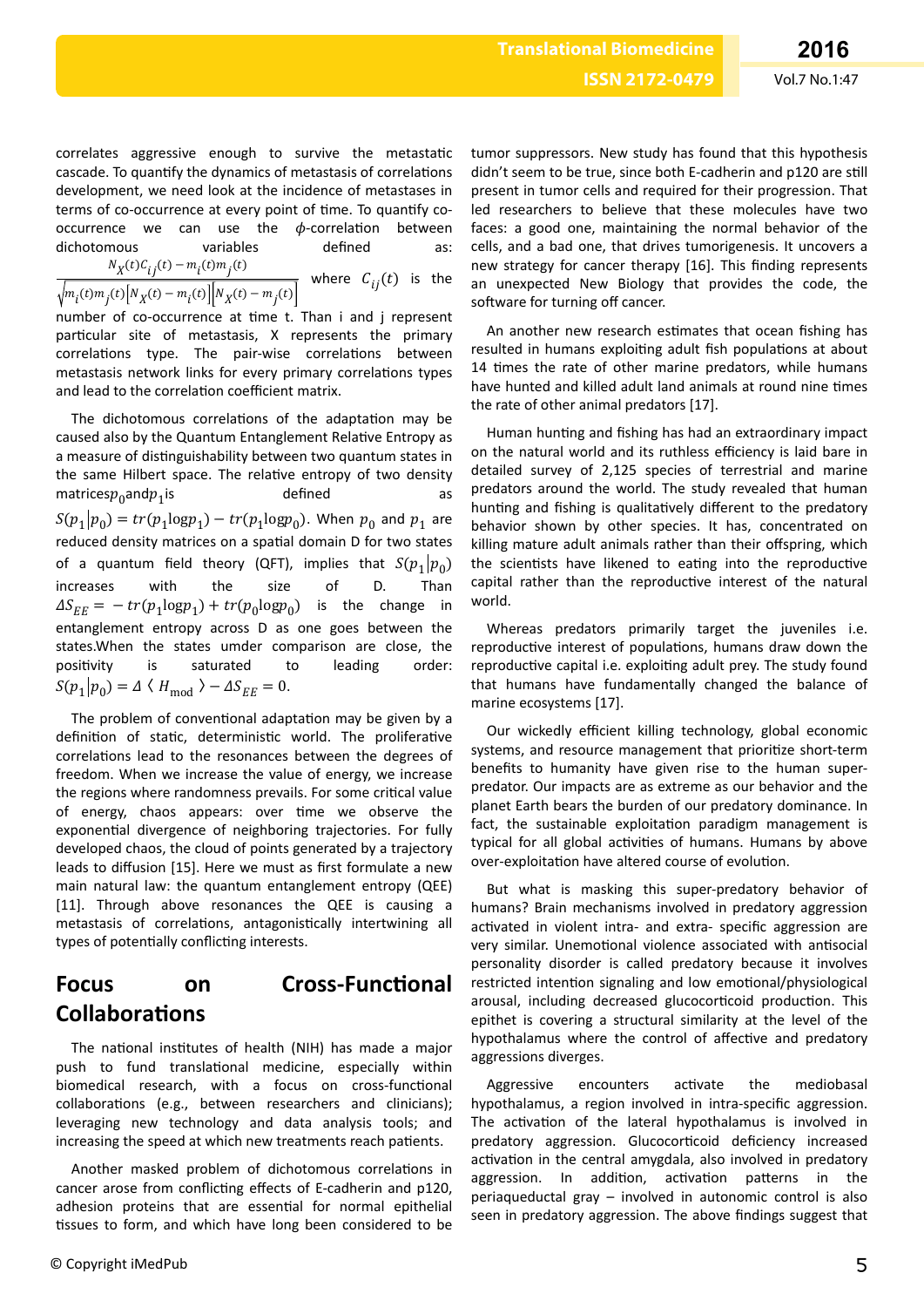antisocial and predatory aggression are not only similar, but are controlled by overlapping neural mechanisms.

### **Conclusions**

In December 2011, the national center for advancing translational science (NCATS) was established within the NIH to "transform the translational science process so that new treatments and cures for disease can be delivered to patients faster." Establishing a neural and evolutionary basis of prospect-masking can show how the foundation for principles guiding social science might be usefully shifted from relying largely on logic, to respecting biological implementation. It may include convergence to logical principles as a result of learning or higher-order cognition.

So called prior probability affects the threshold for initiating an action. Priors can be manipulated by changing the probability of the target which is shown to the right or left fixation.

Differences in the distribution of reaction time for different priors conformed to the "swivel" prediction, suggesting a change in the threshold and in the rate of rise of decision variable (DV). The threshold appeared to change as a linear function of the logarithm of the prior, which is suggesting that the DV has units log (P). This implies a form of probabilistic reasoning, with the DV representing a level of certainty that the prepared movement should be executed.

Further studies have shown that different decision strategies that favor urgency, certainty, or prior expectations seem to trade off in these units of  $log(P)$  [9].

Even more important, there exists a multiplicity of evolutions, which are particularly evident in the field of biology. As stated by Stephen J. Gould, bacteria have remained basically the same since the Precambrian era, while other species have evolved dramatically, often over short time scales. It would therefore be a mistake to consider a simple one-dimensional evolution. Some two hundred million years ago, certain reptiles started to fly, while others remained on earth. At a later stage, certain mammals returned to the sea, while others remained on land. Similarly, certain apes evolved into humanoids, while others did not.

At the conclusion it is appropriate to cite Gould's definition of the historical character of life: To understand the events and generalities of life's pathway, we must go beyond principles of evolutionary theory to a paleontological examination of the contingent pattern of life's history on our plane–the single actualized version among millions of plausible alternatives that happened not to occur.

Such a view of life's history is highly contrary both to conventional deterministic models of Western science and to the deepest social traditions and psychological hopes of Western cultures for a history culminating in humans as life's highest expression and intended planetary steward [15].

Humans are a unique super-predator that hunts and kills other species many times more efficiently than other top predators both on land and sea [17].

Masking means that what you know isn't what you know. A new theory has suggested that our entire lives and memories are maybe not real, instead being part of a computer programme played by advanced robots.

In 2007-2013 the European Commission targeted a majority of its €6 billion budget for health research to further translational medicine [1].

The Clinical and Translational Science Awards, established in 2006 and now funded by NCATS, supports 60 centers across the country that provide "academic homes for translational sciences and supporting research resources needed by local and national research communities."

### **Conflict of Interest Disclosure**

The author declares no conflict of interests.

#### **References**

- Cohrs Randall J, Martin Tyler, Ghahramani Parviz, Bidaut Luc, Higgins Paul J, et al. (2014) "Translational Medicine definition by [the European Society for](http://linkinghub.elsevier.com/retrieve/pii/S2307502314000782) Translational Medicine". New Horizons in Translational Medicine 2: 86–88.
- Koch CH (2004) The Quest for Consciousness: A Neurobiological Approach. Roberts and Company.
- $3.$  Laing RD (1960) The Divided Self: An Existential Study in Sanity and Madness. Tavistock.
- 4. Raichle ME, Mac Leod AM, Snyder AY (2001) A default mode brain function. Proc Natl Acad Sci USA 98: 676-82.
- Carhart-Harris RL, Friston KJ (2010) The default-mode, egofunctions and free-energy: a neurobiological account of Freudians ideas. Brain 133: 1265-1283.
- 6. Ramachandran VS, Hubbard EM (2001) Psychological Investigation into the Neural Basis of Synesthesia. Proceedings of the Royal Society of London B268: 979-983.
- 7. Lin J, Marcolli M, Ooguri H, Stoica B (2014) Tomography from Entanglement.
- 8. Paulus MP, Frank LR (2006) Anterior cingulated activity modulates nonlinear decision weight function of uncertain prospects. Neuroimage 30: 668-677.
- 9. Gold JI, Shadlen MN (2007) The Neural Basis of Decision Making. Annu Rev Neurosci 30: 535-574.
- 10. Hsu M, Kraibich I, Zhao C, Camerer CF (2009) Neural Response to Reward Anticipation Under Risk Is Nonlinear in Probabilities. The Journal of Neuroscience 29: 2231-2237
- 11. Skopec R (2015) Intelligent Evolution, Complexity and Self-Organization. NeuroQuantology 13: 299-303.
- 12. Sternberg RJ (2010) Lighting the creative spark. Nature 468: 170-171
- 13. Demaria S, Pikarsky E, Karin M (2010) Cancer and Inflammation: Promise for Biologic Therapy. J Immunother 33: 335-351.